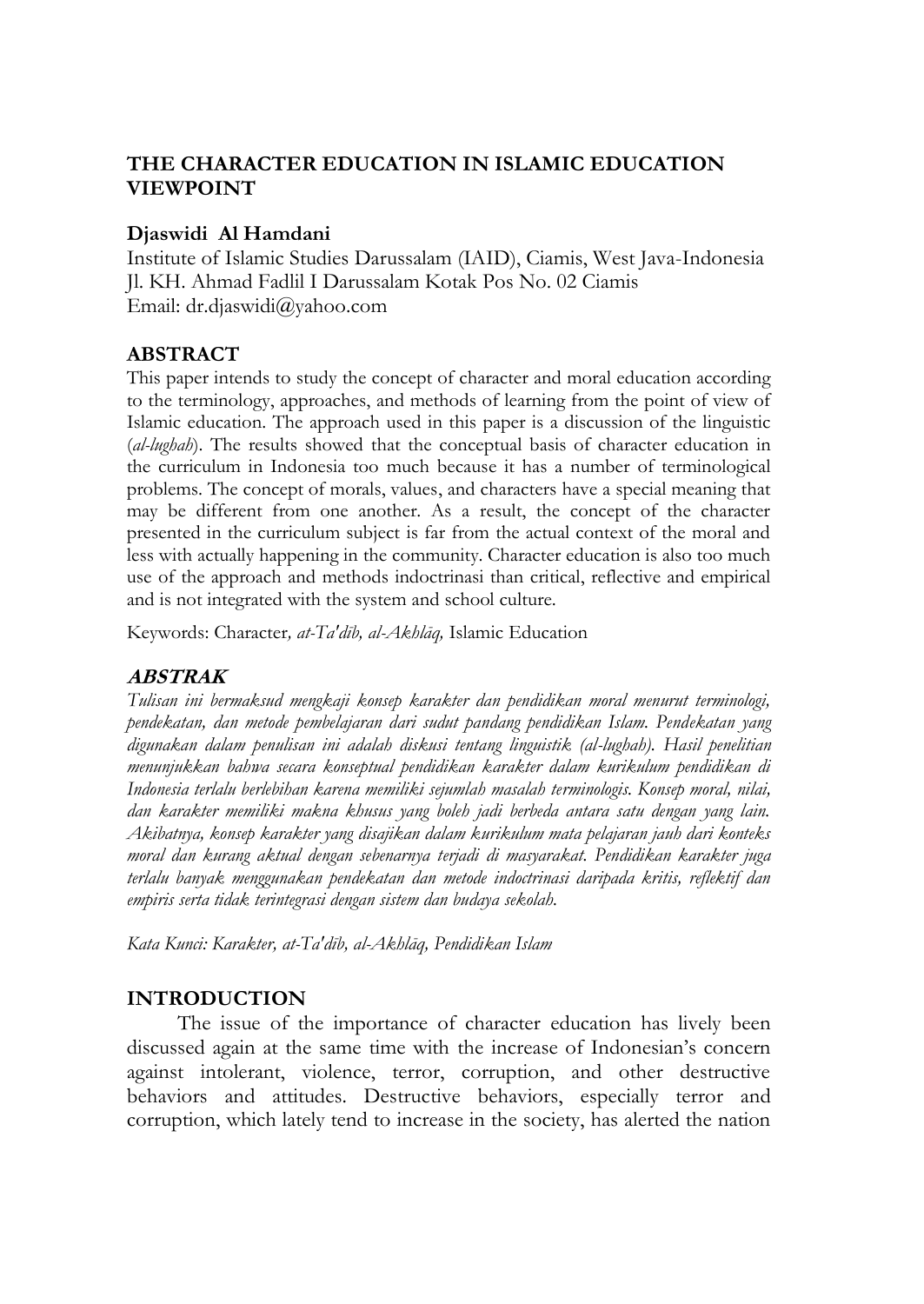regarding the importance of character education*,* which actually had been a core curriculum in the New Order government.

During the New Order, Indonesian national character development is a main priority of national education. New Order government provided a significant portion for the student character development, especially through several lessons such as of *Pancasila* Moral Education (PMP), *Pancasila* and Citizenship Education (CIVICS). Unfortunately, the nature of the ideological character education at that time was very dominant, so that the character substance was developed much more oriented to develop Indonesian human-abiding and obedient to the leader, such as to work together, to maintain stability, and to 'human development'. Those character values were deliberately highlighted because only those who have such characters can become authorities who can maintain the status quo as well as support the success of development programs. On the other hand, the character values such as critical, honest, truth and openness side, and courage to defend the oppressed, have almost no place in the educational curriculum, because the character values not only can threaten national stability required for development but also they can undermine the authority of government power.

Based on the surface, the pattern of ideological character education with an emphasis on indoctrinal approaches seems to be successful. Evidently, for example, the tolerance between different groups of people can be maintained, violences against religion, ethnicity and race almost never occured, there is as if the corruption does not exist because there are almost no criminals processed through the judicial institution properly. But when it is examined deeper, the real conditions that made it look as if there were no irregularities character at that time was not due to the success patterns of character education in formal educational institutions, but it was caused by the repressive power of the authority.

At the same time, when Indonesia faced with a serious moral problem such as this, the academic world is again busy discussing urgency of implementing character education in educational institutions. Education experts and practitioners discuss the concept of the appropriate character education, which can reduce behaviors and cultures intolerance, violence, terror, and corruption. The phrase 'the appropriate concept of character education' needs to be emphasized, because as long as Indonesia has been implemented and repeatedly changed from one name to another name, but the results are considered to be not in accordance with the expected goals.

This article tries to explore the study of character education concepts with emphasis on problems of terminology, methods, and approaches. Emphasis on problems of terminology are intended to analyze a number of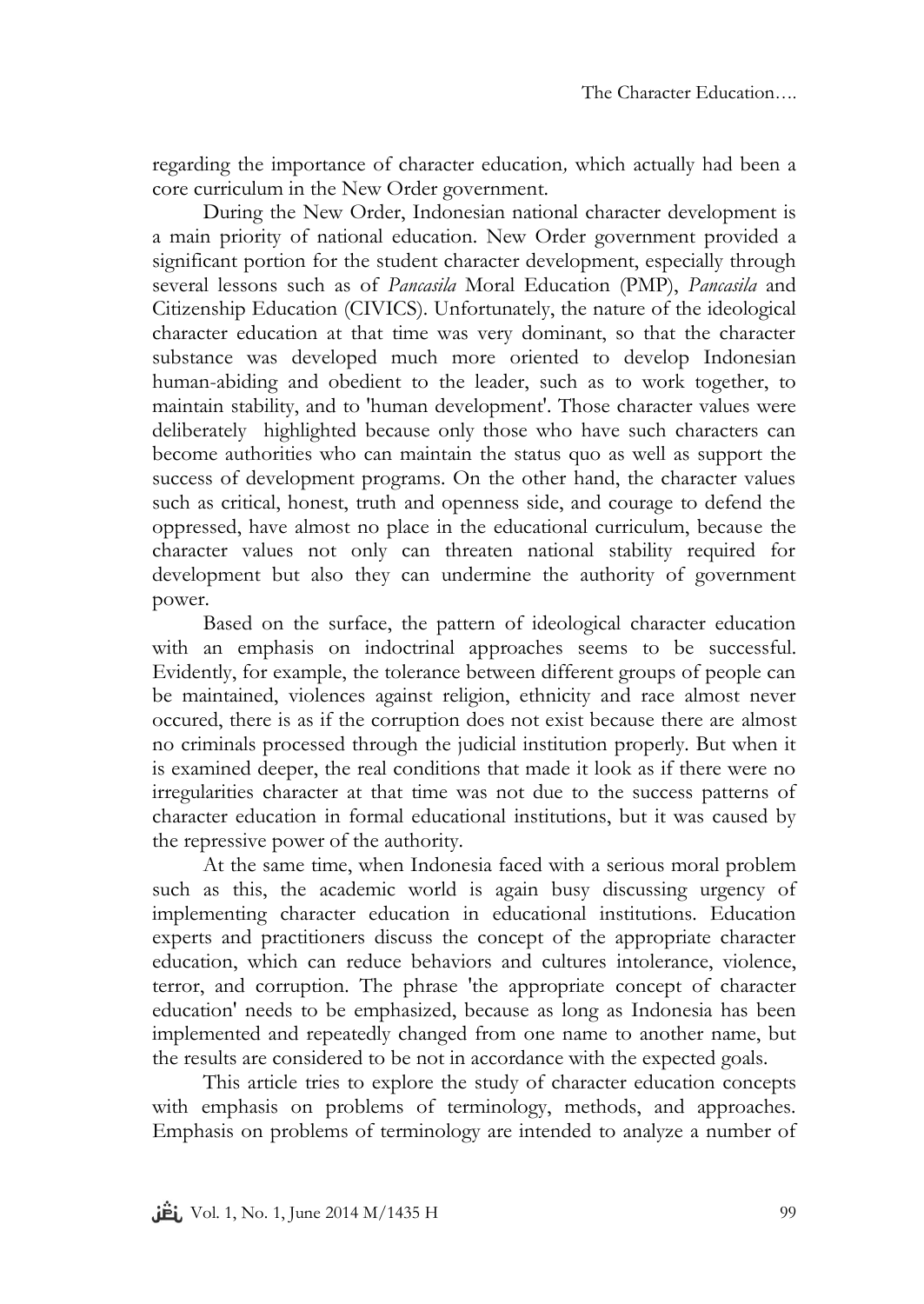'terms' are applied in formal educational institutions in the country. Meanwhile, the problems of the approach and methods are directed to analyze a number of approaches and methods of character or akhlak education.

# **DISCUSSION**

Efforts to develop the character of students in formal educational institutions in the country actually has been done for quite long time. Even in colonial times too, it has recognized the so-called moral education contains customary values and informal social institutions. In the early days of independence, the character development is done through a formal educational institution subjects, i.e., religious and moral education. By retaining the religious and moral education, in the 50's, it began to be felt on the importance of the development of responsible citizens. This was the starting point for the emergence of civic education subjects in 1957. Citizenship education in 1961 was replaced by the subject *of Civics,* which in 1968 was changed again to the State Citizenship Education subjects.

In the 70s, the development of human character is more geared to form Indonesian human in accordance to the values of *Pancasila*. Then in 1975 appeared *Pancasila* Moral Education (PMP) oriented on inclucation values with the content *Pancasila* and the 1945 Constitution. Curriculum 1975 PMP was then refined back through 1984 PMP curriculum with maintaining its *inculcation values* but it contains Guidelines Understanding, appreciation, and practice of *Pancasila* (P4). Along with the enactment of Act s. 2. 1989 on National Education System, in 1994 there was a change of *Pancasila* Moral Education (PMP) to *Pancasila* and Citizenship Education (CIVICS), which still essentially contained curriculum with *value inculcation* and *dissemination of knowledge* domination. With the enactment of Act s. 20. 2003 on National Education System, then in 2004, there was a change on the terms of *Pancasila* and Citizenship Education (CIVICS) into Citizenship Education (PKN) which is directed at the development of *civic virtue* and *civic culture.*

In addition to Civics subject, there are a number of other subjects which also have the same goal, namely the subject of religious education in all schools and specific subject to the moral creed of madrasa education. In religious education curriculum for public schools, there are a special charge of moral education. Similar charge is contained in the creed of moral subjects in the madrasa education institutions. Thus, there are at least three subjects at formal education institutions in Indonesia (Civic Education, Religious Education, *Aqīdah Akhlāq*) in which their orientations, visions, and goals are more or less the same, i.e., to develop students' character, morality, responsibility as citizen.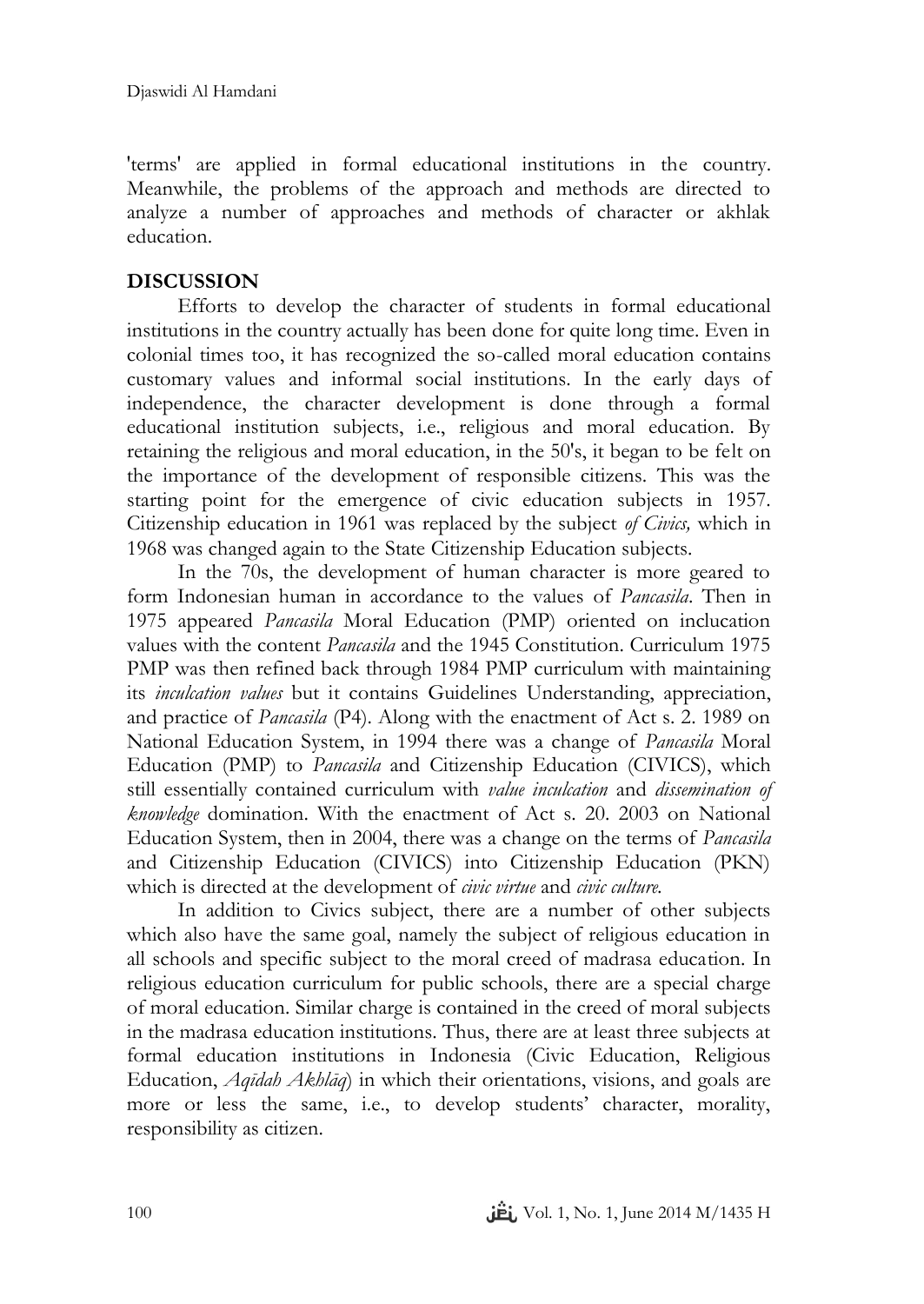Logically, with a stack of moral or character education material and moral education, Indonesian people should have a steady, noble, superior morality, strong integrity, creative and innovative characters. But in fact, the Indonesian people are still faced with a serious moral problem, even from day to day the problem tends to decrease more and more serious. Evidently, corruption is rampant, real, and entrenched. Corruption is found almost everywhere and in almost all parts of life. Eradication efforts through a number of agencies, commissions, and task forces do not give maximum results yet, otherwise it has failed. The nation is also faced with the problem of intolerance, radicalism, and terrorism.

Many morality problems faced by the nation indicate that the character education that is packaged in a number of names has been ineffective. There is no scientific evidence that shows that the more children receive educational material character, the better their character. Although learners acquire character-education curriculum, for example through Citizenship Education, Religious Education, Morals and dogma, but the morality problem is not reduced. If now the Ministry of Education plans to introduce character education, then the question will be on how its impact and effectiveness are. Why? Because no matter how educational institutions in this country recognize some terms of character building but the substance and the material are quite similar.

It shows that terminological character education still needs to be discussed. There are a number of terms that need to be discussed, namely terms of character, values, morals, ethics, and morals. The term 'character' has long been *concerned with* the study of philosophy, theology, psychology, history, and sociology. In the most general sense, this term refers to the number of elements of personality 'expected' of a person. The elements of this character according to *the American Institute for Character Education* (AICE) include: courage, faith, generosity, kindness, helpfulness, honesty, honor, justice, tolerance, freedom of choice, freedom of speech, good citizens, the right to be an individual, and the right to equal opportunities; Meanwhile Wynne (1988, pp. 424-426 & 1982) mentions that there are six elements of character, namely: "the wisdom *(tack),* honesty*,* adherence to a recognized authority *(obedience to legitimate authority),* persistence *(Perseverance),* humor *(good humor),* and loyalty.

In Islamic terminology, *akhlāq* is commonly interpreted as a moral character, behavior, character, or knowledge related to behavior, human behavior which is good or bad. Al-Mawdudi defines *akhlāq* as a moral human behavior that exists since the birth of a person, which then becomes the norm to be accepted by society both good or bad morals. Akhlaq (moral) is good behavior that has become the custom person or group of persons.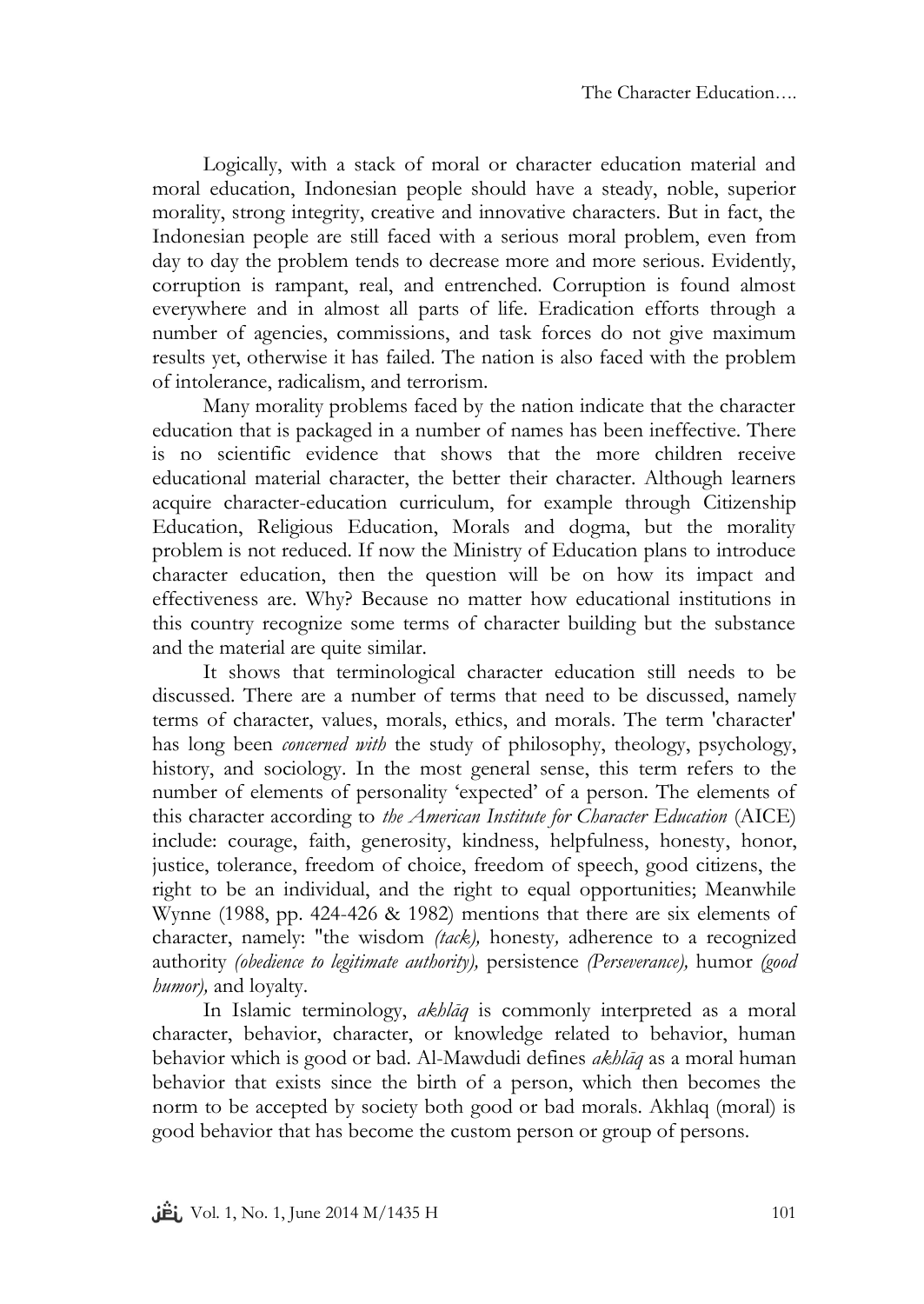If character refers to the number of personality elements, so is the character. But the two differ in 1) the word 'character' in itself a positive connotation, as shown in the above definition AICE, while the word 'morality' (*akhlāq*) means 'good morals' *(al-akhlāq al-mahmūdah)* or 'bad character' (*al-akhlāq al-madzmūmah)* as the sense of morality according to Al-Mawdudi and Teuku Iskandar is; and 2) the concept of morals originated, developed, and laden with religious terms-terms, while the concept of rationality and character comes from human experience, particularly the **West**.

And the word 'moral' is derived from the Latin *mos* (plural: *mores)* means the habit, custom. *mos* word *(mores)* in Latin is synonymous with the Greek word *ethos*. Therefore, according to Daud, said ethics can't be separated from moral words. Because in his opinion, moral behavior is determined by ethics. *Dictionary of Education* defines morality as *a term used to delimit those characters, traits, intentions, or acts roommates Judgments can appropriately be designated as right, wrong, good, bad.* (a term used to define the boundaries of nature, temperament, desire, opinions or actions which can reasonably be said right, wrong, good, bad). Meanwhile, *The Advanced leaner's Dictionary of Current English* gives moral sense as: a) concerning principles of right and wrong; b) good and virtuous; c) Able to understand the difference between right and wrong; d) teaching or illustrating good behavior. Another term is also known value. According to Vijay Sathe, value is "Assumption basic ideals about what are desirable or worth striving for" or the basic assumptions about what is desirable or very ideal that is worth fighting for.

The concept of character, morals, values, morals, and ethics that actually have similar objectives in which in terminology, it is interpreted differently by some experts. These differences have implications for the emergence of a variety of educational concept which aims to educate and develop the character and morality of learners, ranging from moral education, religious education, moral education *(moral education),* moral education *(ta'dīb al-akhlāq),* educational *value* (value *education),* until the character education *(character education).*

Terminology of moral education in the last two decades are commonly used to describe an investigations of ethical issues in the school environment. The learning of ethic values in moral education are more likely to convey moral values of right and wrong. Meanwhile the implementation of the moral values in personal lives, families, and communities receive less attention. As a result, moral education is more emphasis on its normative and it touches less actions and behaviors of learners. Moral education itself is the oldest terms of education aimed at teaching good values in human life.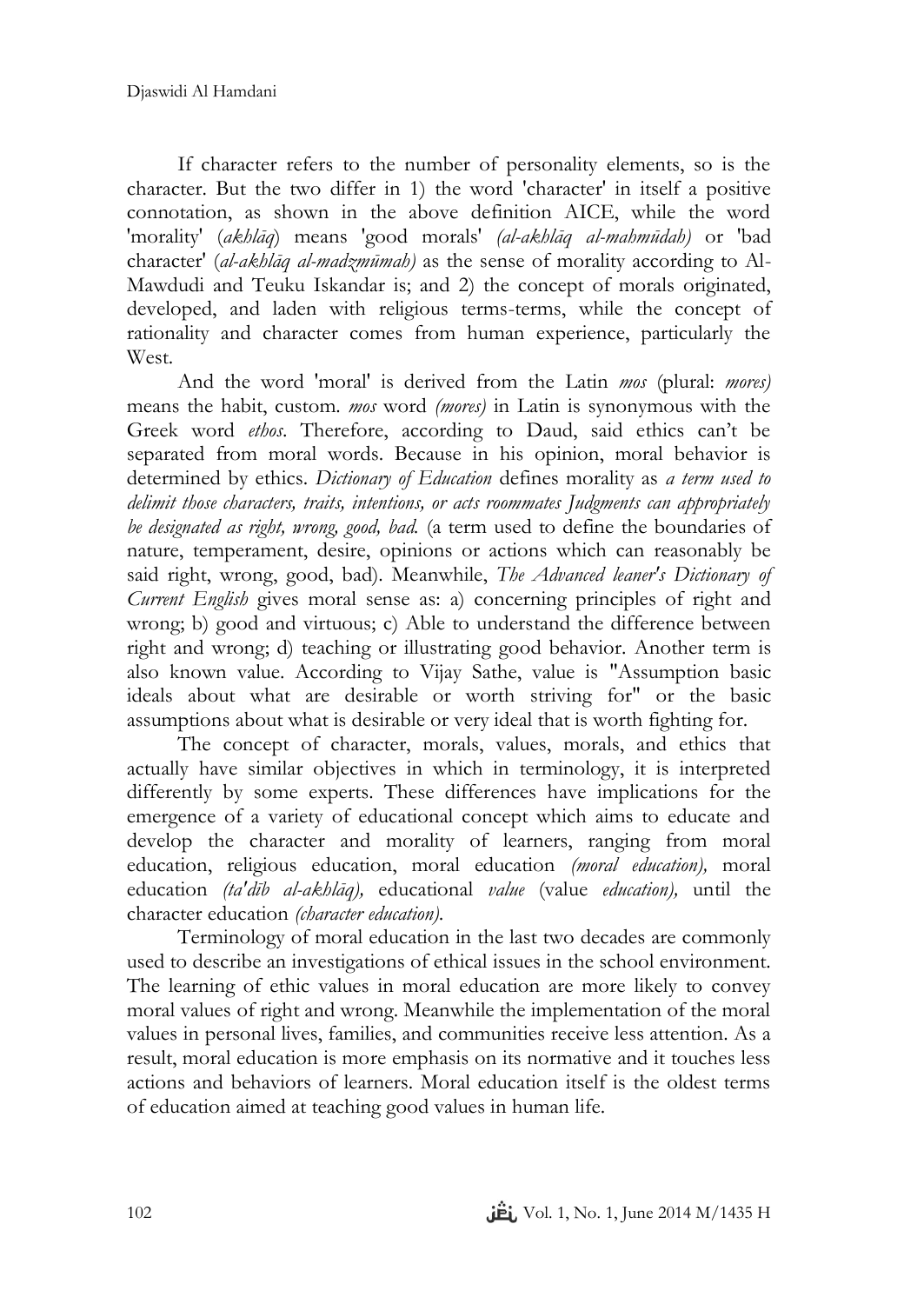Meanwhile, the moral education as Ibn Miskawayh formulation is an attempt towards realization of an inner attitude which encourages spontaneously to bear good or bad deeds of a person. In this moral education, the criteria for judging right and wrong actions refer to Al-qur'an and the Sunna of the Prophet. If someone said that moral education is part of moral education in the educational discourse of Islam, in fact it is less precise view, since the ultimate goal of moral education is the formation of a positive character in the behavior of students. No other positive character is the embodiment of the noble qualities of God in human life. However, in the praxis of education, moral education still tends to the teaching of right and wrong as well as moral education.

Character education began bustling discussed since the 1990s, interpreted as a plus character education, which involves aspects of knowledge *(cognitive),* feeling*,* and action*.* However, character education has a broad scope and not easily discussed. When defining character education, Ryan and Bohlin (1999) says "it is about developing good habits and virtuesdispositions roommates leads students to responsible and mature adulthood." Character education must contain at least three basic elements, namely to know the goodness *(knowing the good),* loving kindness *(loving the good),* and do good *(doing the good).*

In Indonesia, there are many variety of educational concept that later becomes a separate subject. Learners in public schools obtain the subject Religious Education, Education citizenship and soon the Character Education. School learners in acquiring the three subjects plus subject *Aqīdah Akhlāq*. As a result, there are many charges redundancy character education. Most charge of character education on the subjects of Citizenship Education, for example, also present in subjects religion or creed Moral Education.

The second problematic with regard to the education and development of human character Indonesia is the approach and methods of education. The serious problem is believed to be approach and methods. It can even be said that the failure of Indonesia in developing its human characters is because the approach and methods of educational values, morals, or characters inappropriately. Problematic approach to character education is associated with at least two important questions: whether character education should be in the form of a separate subject or integrated into the school system/madrasah? In the context of Indonesia's multicultural society, what kind of the most appropriate approach in teaching character education is?

With regard to the first question, there are at least three views, namely character education is integrated into the entire curriculum, character education be part of other subjects, and character education as a separate subject. However, most experts recommend that character education is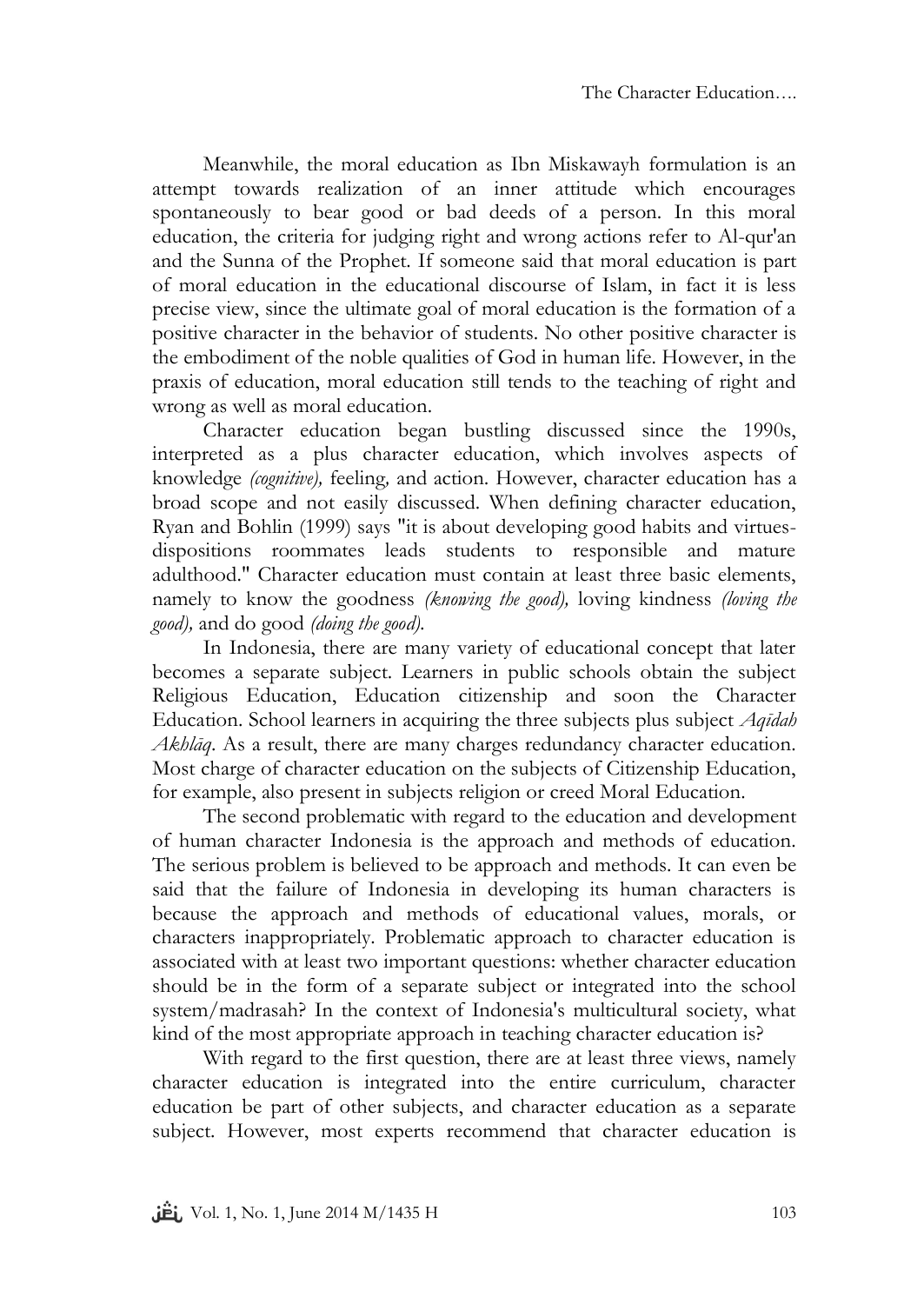integrated into the school system, or put the whole school curriculum *(infused throughout the curriculum)*. Rusnak (1992) suggested that character education is integrated into all subjects and in all daily activities of the school. Furthermore, Timothy G. Rusnak, et al suggest: *"Ideally, the integration of character education into subject areas across the curriculum should be-adopted as a schoolwide policy if it is to be successful"*. In this way, learning materials related to moral values on each subject can be developed, made explicit, and contextualized into everyday life. Thus, learning the values of the characters is not only on the cognitive, but it rather touches on internalization, experience, and practice in real life everyday learners.

As comparison, the results of a survey conducted by *the IEA Civic Education* to 133 principals in the UK concluded that 70% of respondents strongly disagreed civic education be used as a separate subject; 60% agreed if civic education subjects were integrated into the social sciences and humanities; and 50% agreed when integrated into all subjects. Results of another study conducted Torney-Purta (2001) mentioned that teachers in most countries choose to integrate citizenship education in a particular subject or subjects on all. But the tendency in Asia, particularly in Hong Kong, Korea, and Singapore, it shows just the opposite, where the respondents in the three countries are more likely to choose citizenship education as a separate subject, among other reasons because of the teachers in the schools often fail to integrate issues moral issues into the learning activities. For them, the integrated curriculum is not very practical.

What happens in these three countries is not really different in Indonesia. Although a number of educational practitioners in the country suggests that character education is integrated into all subjects and become an integral part system school/madrasa, but in fact, character education remains a separate subject through Civic Education, Religious Education, Moral creed, or "Character Education" . Teachers who teach other subjects feel irresponsibility for character development of students.

Looking at the condition of the education curriculum in schools in the country, the option to integrate character education into all subjects and become an integral part system school/madrasah is the most realistic. Why? Because; 1) integrative curriculum can provide flexible options when it comes to contact with certain moral issues; 2) subjects and curriculum of schools that have been very much will be multiplied by adding a separate subject; and 3) the moral or character values are to be internalized and it is not to be taught as a science. Honesty, responsibility, caring, creativity, strength of mind, independence, attention, loyalty, kindness, perseverance, fairness, selfdiscipline, respect for the law, and the values of other characters not to be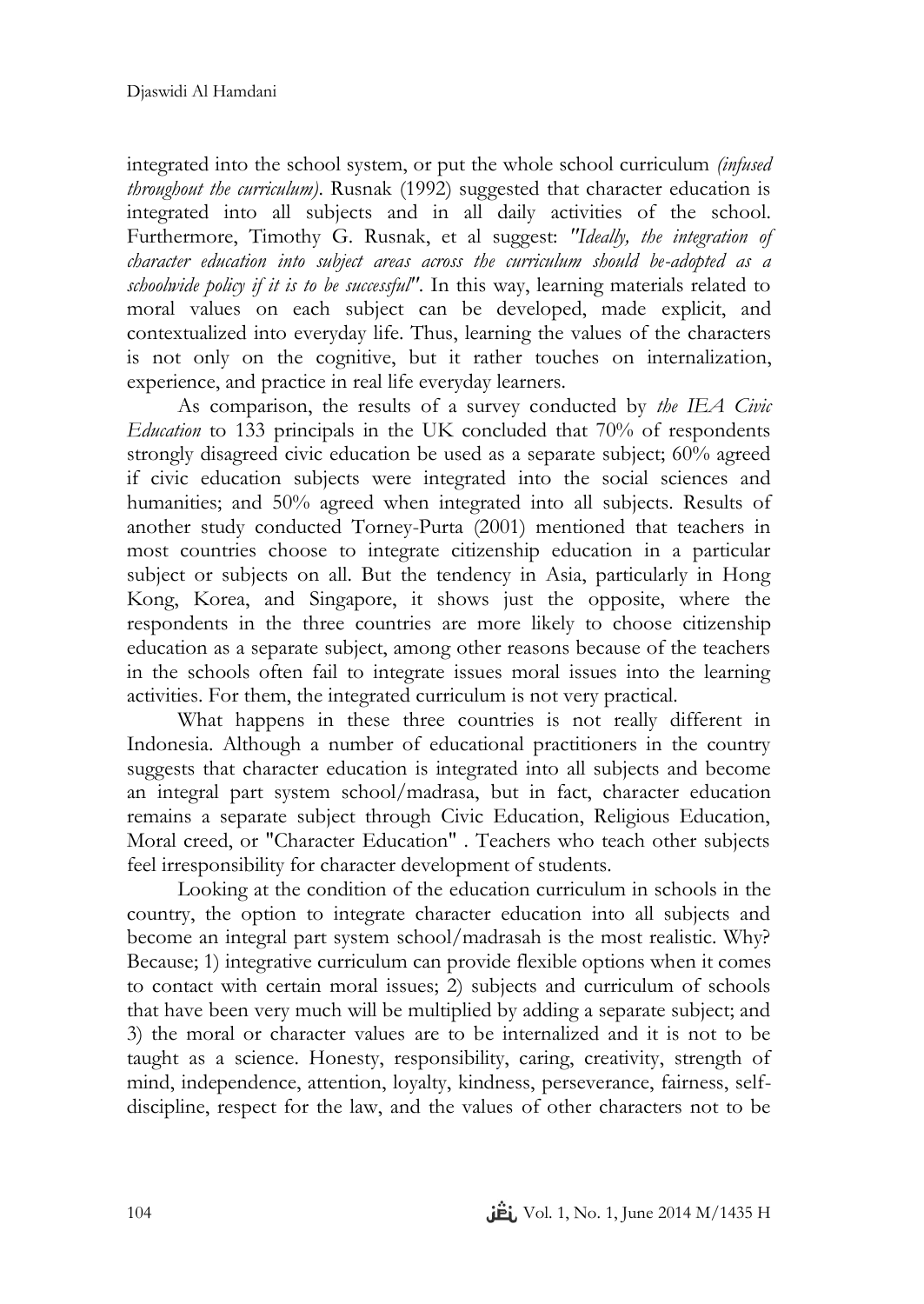taught to students as knowledge, but to be internalized so that it becomes part of the learner's behavior in everyday life.

Another issue with regard to character education is the approach and method of learning in the classroom. During the education and character development of the students in the subjects of Civics, Religious Education, Morals and dogma, they are dominated by cultivation approaches *(inculcation approach)* with the main learning methods are: lecture, study textbooks, and indoctrination. Innovation and creativity to apply an alternative teaching methods and approaches are underdeveloped. In fact, the option to use the approach and methods of character education is quite varied.

Character education in the academic level is also known as educational *value* at the level of praxis can be implemented using a number of approaches. By tracing the value of education literature, there are at least five approaches commonly used character education in the decade of the 90s, namely the development of a rational approach, consideration approach, values clarification approach, the approach of cognitive moral development, and social behavioral approaches. Superka (1976) said; There are five approaches in charater education, namely 1) *inculcation approach,* 2) cognitive moral development approach, 3) *values analysis approach,* 4) values clarification approach*,* and 5) *action learning approach*. The simpler classification approach was made by Elias who divides it into three approaches, namely the cognitive, affective, and behavioral approaches. The classification is according to Rest (1994, pp. 36-60) based on three elements of morality that used to be the foundation of the study of psychology, namely: behavioral, cognitive, and affective.

*First,* the value inculcation approach is an approach that aims for learners to receive certain moral values and change their moral values as it is expected. The approach is supported by a number of learning methods among other ideals, positive and negative reinforcement, simulation, role play, lecture, is the traditional approach indoctrination, which in many Western literatures have been criticized for this approach since it is considered to be indoctrinate and not in accordance with the development of democracy. In addition to such criticism, this approach is also considered ignoring the rights of students to freely choose their own value. But some educators in the West still believe in this approach to named *value* and *virtue* to the younger generation, especially religious values and cultural values.

In Indonesia, the value inculcation approach still dominates the process of learning the subject Religious Education in a variety of education, including on subjects *Aqīdah Akhlāq* as one of the subjects are loaded with the values of the characters in the madrasa. This is because moral values or the character of Religious Education subject (schools) and *Aqīdah Akhlāq*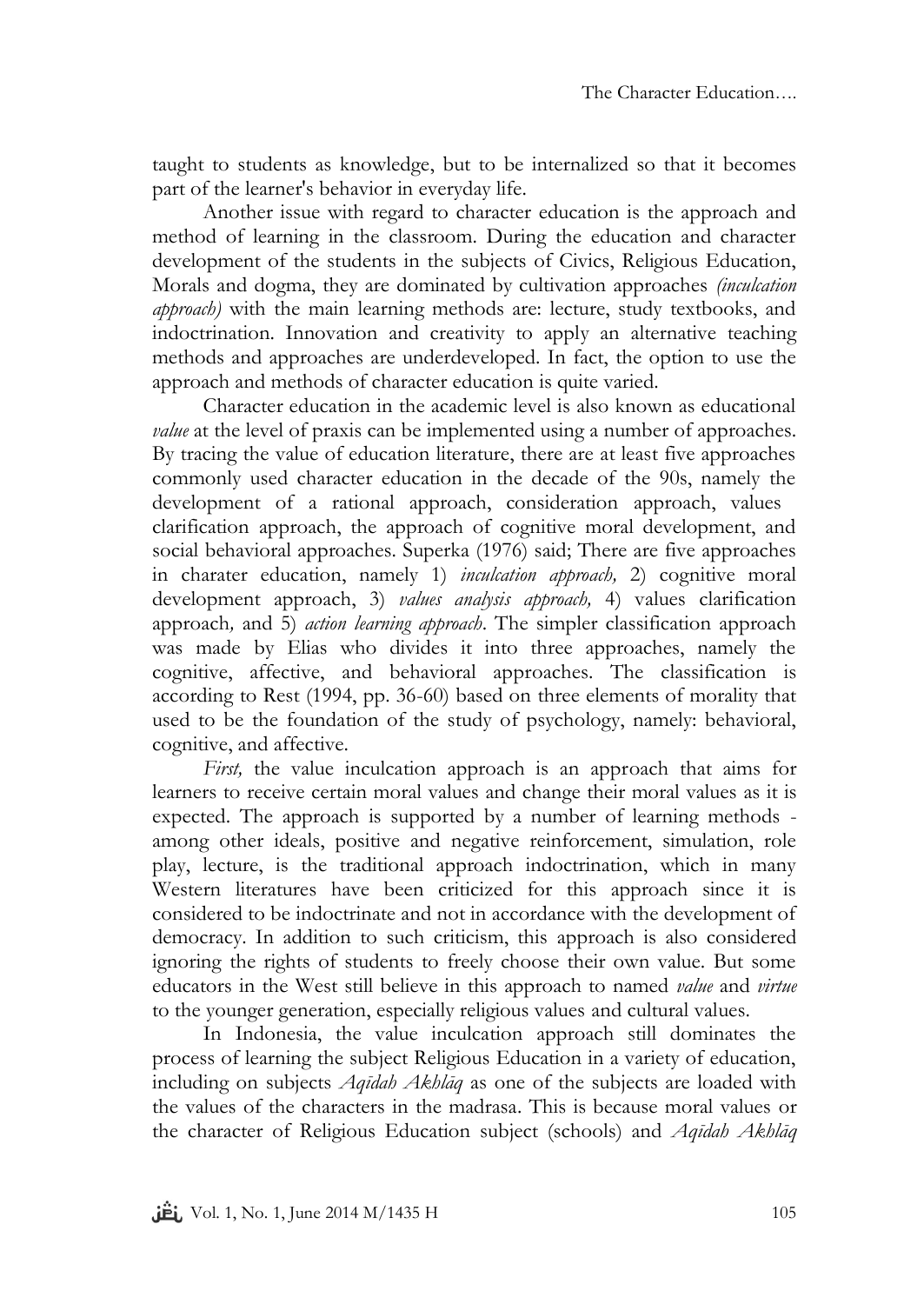(madrasa) extracted from truly sources in holy book as an absolute truth. Moral values or character contained in the holy book is undoubtedly true, so that students do not need to do the reasoning, criticism, let alone deny. That needs to be done by the teacher is implanting to all learners. Perhaps the stakeholders must concern that not all moral values in this approach contain doctrinal faith-based which cannot be reached by human reason critically. That the elements of character, morality, scripture-based character can also be understood rationally and critically analyzed, so that the learning method should not only use the lecture method, indoctrination, and methods of reinforcement.

*Secondly*, an approach that emphasizes on cognitive development and cognitive development. Through this approach, students are expected to be able to think critically, both on moral issues and in terms of making moral decisions. The approach was first introduced by Dewey and developed by Piaget and Kohlberg aiming to assist learners in making a *moral reasoning* which is more complex based on a higher value, as well as encouraging students to discuss the reasons when choosing the value and its position within a moral issue.

Based on this approach, moral development is considered as developmental level of thinking in making *moral reasoning* of a lower level towards a higher level. Dewey divides the child's moral development into three stages, namely: 1) *premoral* or *preconventional phase.* At this stage of a person's behavior is driven by the insistence biological or social nature; 2) *a conventional* stage, the stage at which a person begins to accept the value with little critical reflection of group standards; and 3) *autonomous* stage. At this stage a person acts or behaves in accordance with the reasoning and judgment itself, does not fully accept group criteria. Meanwhile Dewey's thoughy about moral development is very theoretical, Piaget describes the level of moral development of children based on observations and interviews in a game. From the results of interviews with the children when they play and the answer to the question why they stick to the rules, Piaget came to the conclusion that the development of cognitive abilities in children affect moral reasoning.

Approach to cognitive development is recognized as an approach that is relatively easy to be implemented in the educational process at school, because this approach gives emphasis on developmental aspects of thinking skills. This approach is also shown to improve classroom dynamics. However, this approach also contains a weakness, among other highly value personal freedom, less concerned with the criteria of an act wrong, and prefer the reason stated or moral considerations. Kohlberg's theory of development is also often criticized for its gender bias and more emphasis on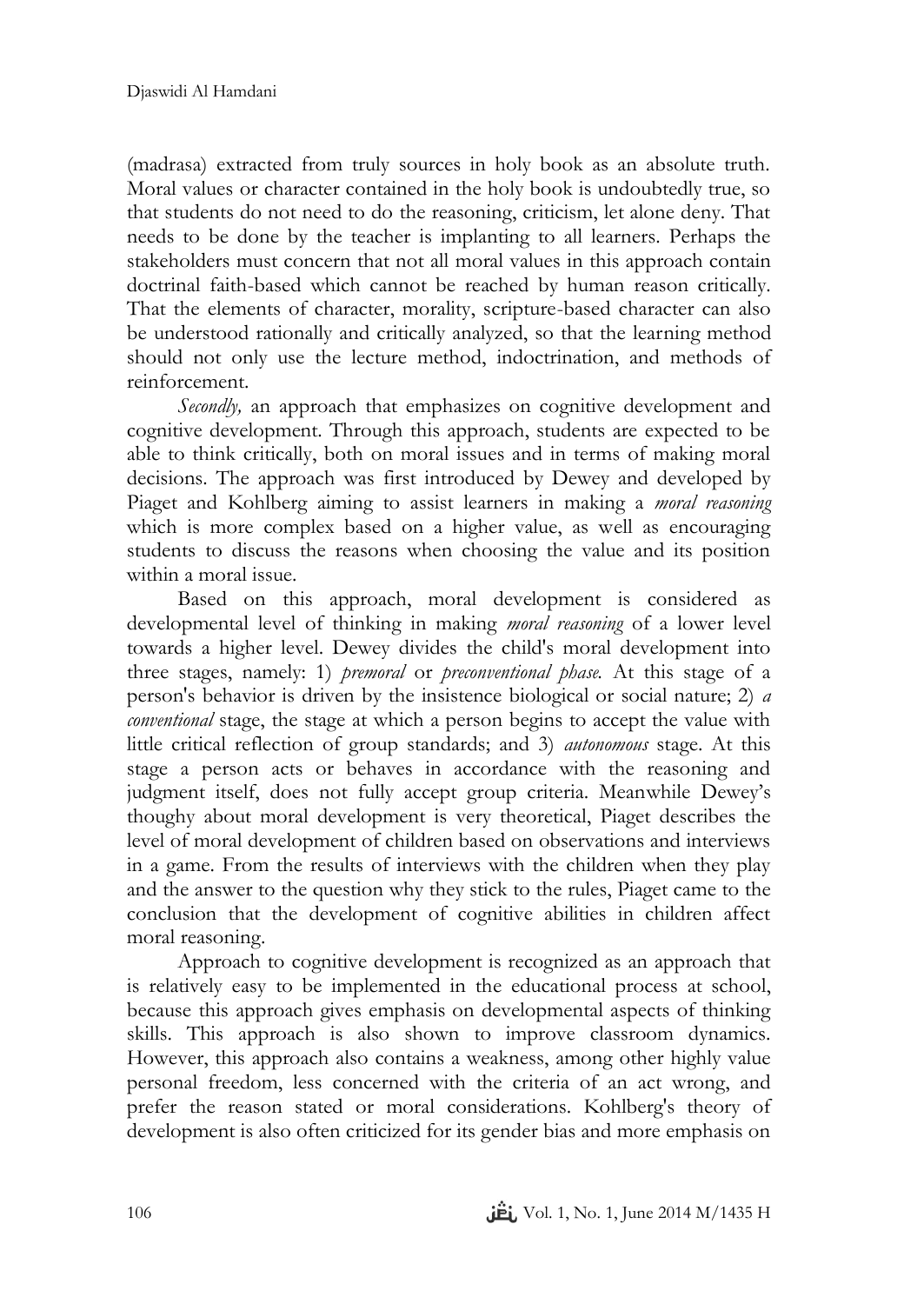the content process. In fact, according to Lickona (1992 & 2007), with emphasis only on moral education purposively and ignore the contents, it will not achieve fully what to expect.

*Third,* value analysis approach which aims to equip learners to have the ability to apply logical thinking and *scientific inquiry* in dealing with the problems of moral values. This approach emphasizes on the development of students' ability to think logically by means of analyzing the problems associated with moral values. In contrast to the cognitive developmental approach which emphasizes on indvidual moral dilemmas, this approach is more emphasis on the discussion of issues that includes social values.

Moral or character education according to this approach is aimed at achieving two objectives, namely: 1) help learners to use the ability with *logical thinking* and *scientific inquiry* in analyzing the problems of moral values; and 2) help learners to use rational and analytical thought processes, the concept of linking and formulate their values. To achieve that goal, the learning method which is considered to be appropriate is to learn individually or group about social moral problem, literature searches, field studies, and class discussions.

*Fourth,* values clarification approach is the approach to character education that aims to; 1) help learners to recognize and identify their own values and the values of others; 2) assist learners in order to have the ability to communicate openly and honestly with others; and 3) help students to have the ability to use together rational thinking skills and emotional awareness to understand the feelings, values, and behavior patterns of their own. By using the method of learning dialogue, writing, discussion in large groups or small, this approach emphasizes on the effort to build and understand their own feelings and actions in increasing their awareness about their own moral values.

*Fifth,* learning approach is an approach that aims to 1) provide opportunities for learners to perform moral deeds, both individually and in groups, based on the moral values of their own; and 2) encourage learners to understand themselves as individual beings and social beings in the context of people who do not have complete freedom. Doing this learning approach, it can be applied to the learning methods used in the values analysis and values clarification approaches.

Indeed, in addition to the five that approach, there are other approaches that are not discussed in this paper. For example, a holistic approach, *reflective moral inquiry*, *moral awareness*, *commitment approach*, *the union approach*, and others. Choice of which approach is appropriate relies on the source of moral values/character, learners, environment, and others. But there are eleven principles of character education in order to be effective, namely: 1) promote the basic ethical values as the basis of character; 2)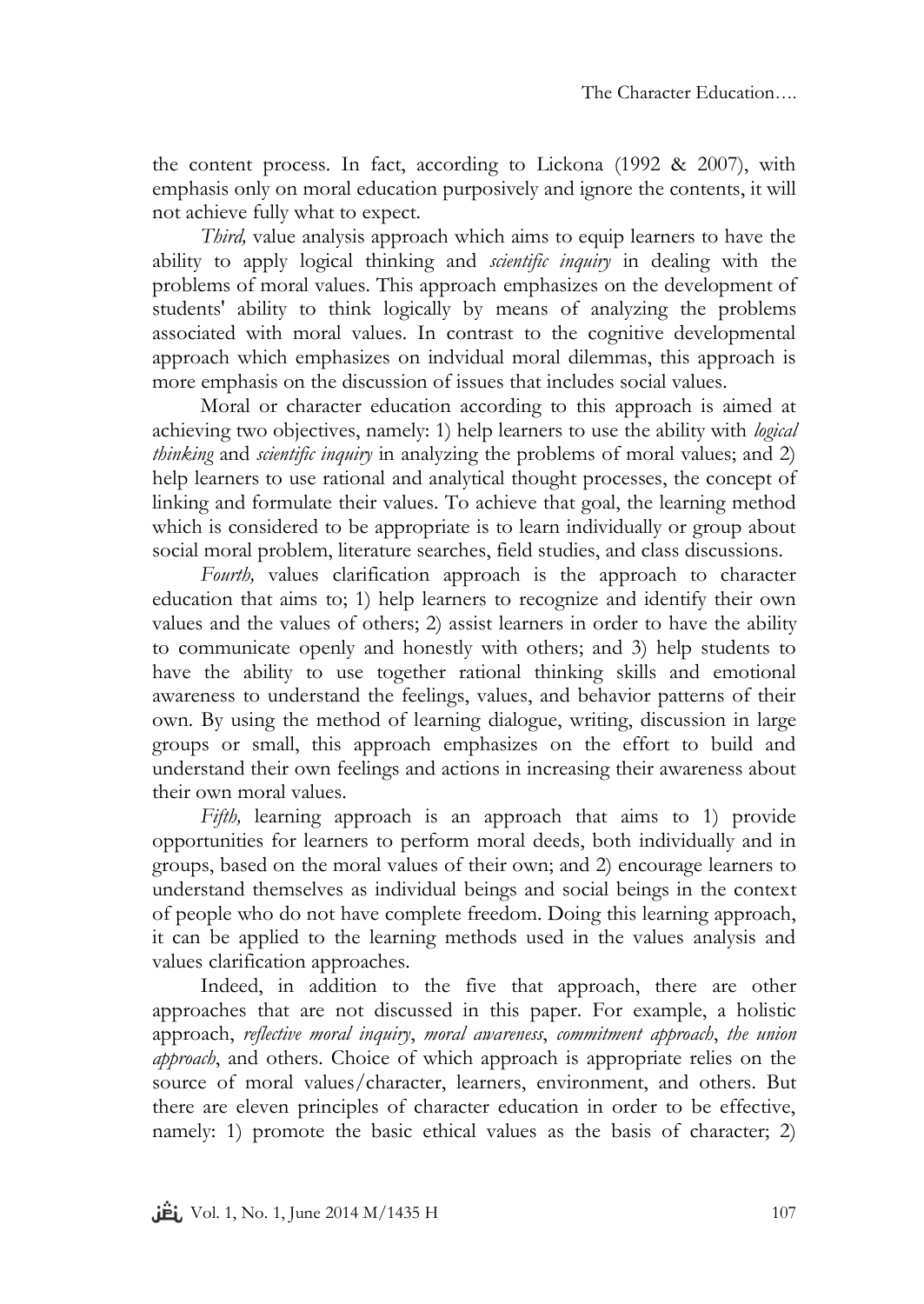identify the character comprehensively to include thinking, feeling, and behavior; 3) use a sharp approach, proactive and effective way to build character; 4) create a caring school community; 5) provide an opportunity for students to demonstrate good behavior; 6) coverage of the curriculum meaningful, challenging, appreciate all students, are able to develop their character, and help them be successful; 7) the motivation of the students themselves; 8) the proper functioning of the entire school community as a moral community that shares responsibility for character development and faithful to the same basic values; 9) the division of moral leadership and broad support in building character education initiatives; 10) the proper functioning of families and community members as partners in an effort to build character; and 11) evaluate the character of the school as well as school staff function as teachers of the characters, as well as the manifestation of a positive character in the lives of students.

Character education and moral education that has a vision and a goal to develop and internalize moral values and character of the students should not be stuck on the indoctrinal inculcation approach. There are many option approaches and methods that can be used in teaching morals and character education to students. Even more important is the development of moral values/character system is integrated with the school, and do not make moral values/character as rote knowledge.

## **CONCLUSION**

Development of morals or character of students through a number of subjects in formal educational institutions are becoming less effective due to the redundancy charge character/morality on some subjects as a separate subject. Character/morality has redundancy as the result of problem terminologies between moral education, value education, moral education, and character education. As a result of this terminological problem, character/morality presented in the curriculum subjects separately and keep it away from the moral problems of society. The low effectiveness of character education/character in formal educational institutions is due to evidently by the increasingly serious problem of the morality of the nation, including the younger generation, as well as a result of the educational character/character dominated by indoctrinal *inculcation approach*. Educational character/character that requires a process of habituation and exemplary is also not integrated into the school system. In fact, if the character education/moral system becomes an integral part of the school, the pattern of this integration will provide flexible options when it comes to contact with certain moral issues; can reduce the burden an already crowded curriculum; and avoid moral and character teachings as a mere cognitive knowledge.